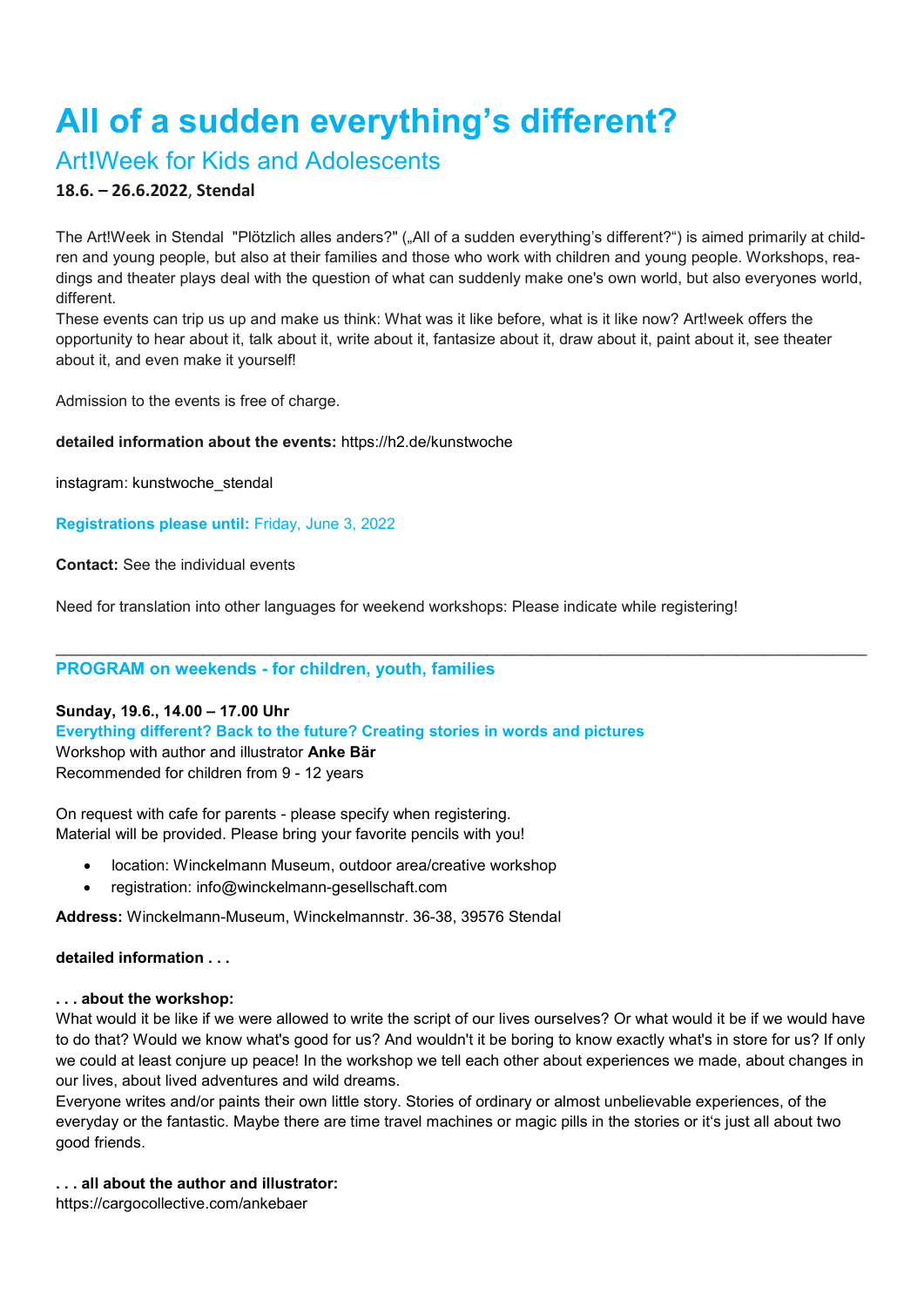#### **Sunday, 19.6., 17.00 Uhr**

**Opening of the exhibition "Behind the Mask"**

**Pictures and texts by children and young people on the pandemic with creative activities and a workshop on interpreting pictures**, for all interested people

\_\_\_\_\_\_\_\_\_\_\_\_\_\_\_\_\_\_\_\_\_\_\_\_\_\_\_\_\_\_\_\_\_\_\_\_\_\_\_\_\_\_\_\_\_\_\_\_\_\_\_\_\_\_\_\_\_\_\_\_\_\_\_\_\_\_\_\_\_\_\_\_\_\_\_\_\_\_\_\_\_\_\_\_\_\_\_\_\_\_\_\_\_\_

#### In cooperation of **Magdeburg-Stendal University of Applied Sciences, Flow - International Art Competition Schwedt, Friedrich-Bödecker-Kreis Sachsen-Anhalt e.V.** and **Winckelmann Museum**

- location: Winckelmann Museum, outdoor area/creative workshop
- registration: info@winckelmann-gesellschaft.com

**address:** Winckelmann-Museum, Winckelmannstr. 36-38, 39576 Stendal

#### **detailed information . . .**

#### **. . . about the exhibition:**

The pandemic and lockdowns significantly changed our daily lives. However, not enough attention was paid to the perspective of children and young people. How did they fare and what experiences did they gain during this time? The exhibition "Behind the Mask" shows perspectives of children and young people from the years 2021/22. The pictures were created as part of the international drawing competition "Flow", the texts in writing competitions of the Friedrich-Bödecker-Kreis Sachsen-Anhalt e.V.

\_\_\_\_\_\_\_\_\_\_\_\_\_\_\_\_\_\_\_\_\_\_\_\_\_\_\_\_\_\_\_\_\_\_\_\_\_\_\_\_\_\_\_\_\_\_\_\_\_\_\_\_\_\_\_\_\_\_\_\_\_\_\_\_\_\_\_\_\_\_\_\_\_\_\_\_\_\_\_\_\_\_\_\_\_\_\_\_\_\_\_\_\_\_

#### **. . . all about Flow - International Art Competition Schwedt:**

<https://flow-zeichenwettbewerb.de/der-wettbewerb/>

#### **. . . all about Friedrich-Bödecker-Kreis:**

<https://www.fbk-lsa.de/>

#### **. . . all about the event location:**

<https://www.winckelmann-gesellschaft.com/familienmuseum/kreativwerkstatt/>

**Friday, 24.6., 14.00 – 18.00 Uhr and Saturday, 25.6., 9.00 – 13.00 Uhr** (2 days) **Making comics yourself – crash course**

workshop with **Gunther Schuhmann**, illustrator recommended for 12-14 years, limit of participants: 10 Material will be provided. Please bring your favorite pencils wiith you! On request with cafe for parents - please indicate when registering.

- location: Campus Stendal, Workshop: House 3, room 0.22/cafe for parents: outside area
- registration: Claudia Dreke, claudia.dreke@h2.de

**address:** Hochschule Magdeburg-Stendal, Osterburger Str. 25, 39576 Stendal

#### **detailed information . . .**

#### **. . . about the workshop:**

Have you ever wanted to draw your own comic? Then this is the right course for you. Whether it's manga, cartoons or comic strips - within two days of Comic Crash Course you will learn the practical basics you need for your first illustrated stories.

You will learn:

• What panels are and what they are used for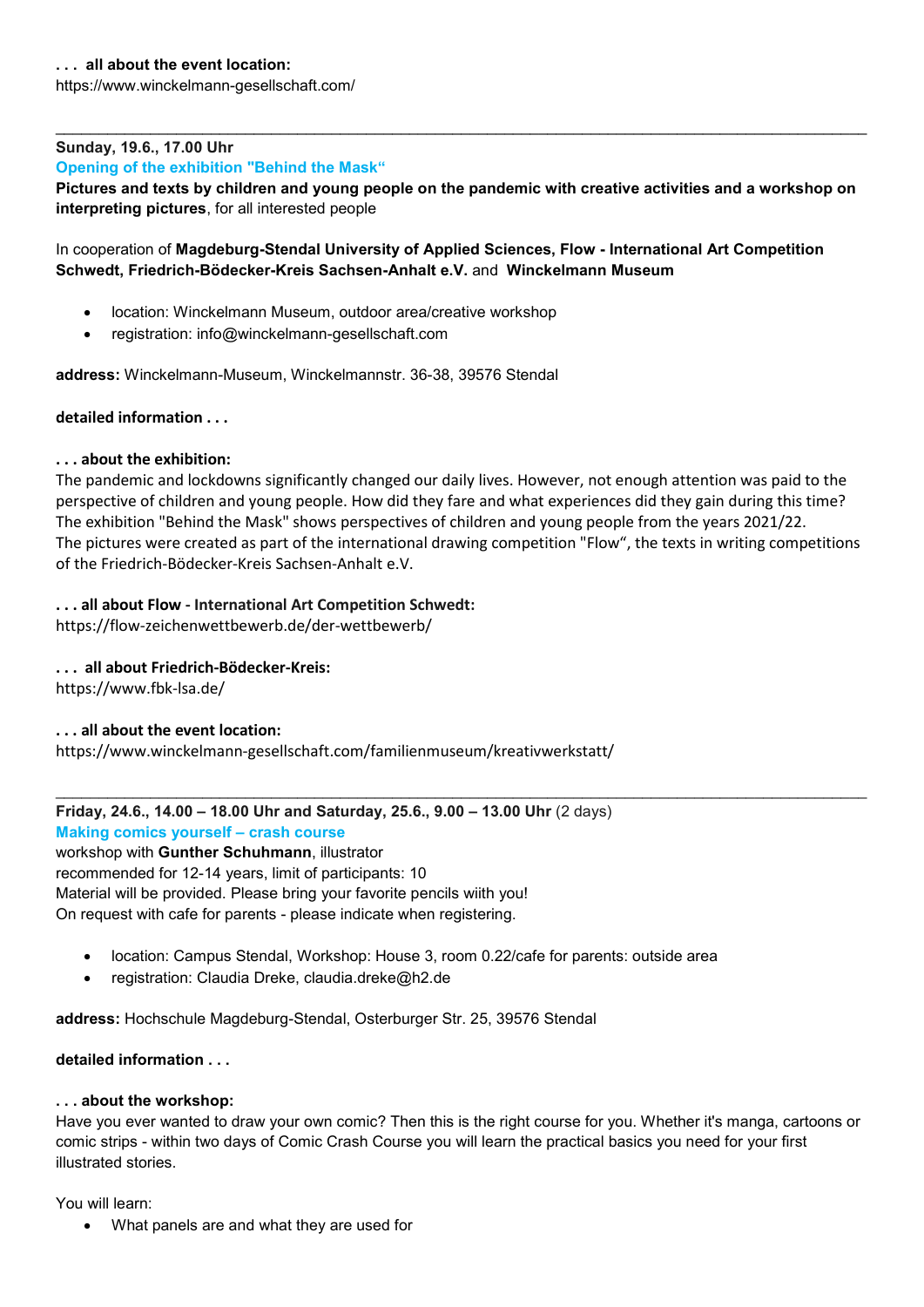- What makes up your comic characters and how we can bring them to life together.
- What's great about comics and mangas and why they have inspired people for so many years.

If you like drawing and have a lot of experience, that's great - but it's not a basic requirement for the workshop. It is much more important that you want to get involved in the world of comics.

#### **. . . all about the leader of the workshop:**

Gunther Schumann is a freelance illustrator and artist. He has drawn a comic story or two himself. He holds a master's degree in illustration from HAW-Hamburg and has been leading creative workshops for all ages for many years. <https://www.guntherschumann.de/>

#### **. . . all about the materials: will be provided/ feel free to bring your favorite materials with you**

- Drawing materials (pencils of different hardness 2H to 4B, erasers, fineliners of different thickness, scissors, paper) (inexpensive) brushes
- colored pencils or watercolors
- crep tape
- drawing paper of different sizes (A3, A4)
- illustrative material, comics (brought by the workshop leader)

\_\_\_\_\_\_\_\_\_\_\_\_\_\_\_\_\_\_\_\_\_\_\_\_\_\_\_\_\_\_\_\_\_\_\_\_\_\_\_\_\_\_\_\_\_\_\_\_\_\_\_\_\_\_\_\_\_\_\_\_\_\_\_\_\_\_\_\_\_\_\_\_\_\_\_\_\_\_\_\_\_\_\_\_\_\_\_\_\_\_\_\_\_\_ **Sunday, 26.6., 13.30 – 16.30 Uhr StreetArt and Graffiti Workshop** with the illustrator **Gunther Schuhmann** recommended from the age of 10, limit of participants: 10 material will be provided On request with cafe for parents - please indicate when registering.

- location: Kunstplatte e.V.: Kulturzentrum Stendal-Stadtsee
- registration: Carolin Lucke-Schurk, [carolin.lucke@h2.de](mailto:carolin.lucke@h2.de)

**address:** Kunstplatte e.V. Kulturzentrum Stendal-Stadtsee, Adolph-Menzel-Str. 18, 39576 Stendal

#### **detailed information . . .**

#### **. . . about the workshop**

In this workshop you will learn in a short time different techniques how you can design a wall. Graffiti spray cans, stencils and wall paint will be used. Depending on your interest, you can also learn how to draw graffiti letters or make your own stencils.

You will learn:

- How to make designs for large format walls
- How to spray with graffiti cans
- How to make stencils

No previous experience is needed for this workshop. However, the spray paint can irritate the respiratory tract despite the use of a respiratory mask, a note is requested if you have any respiratory problems (e.g. asthma).

#### **. . . all about the leader of the workshop:**

Gunther Schumann is a freelance illustrator and artist. He has drawn a comic story or two himself. He holds a master's degree in illustration from HAW-Hamburg and has been leading creative workshops for all ages for many years. <https://www.guntherschumann.de/>

\_\_\_\_\_\_\_\_\_\_\_\_\_\_\_\_\_\_\_\_\_\_\_\_\_\_\_\_\_\_\_\_\_\_\_\_\_\_\_\_\_\_\_\_\_\_\_\_\_\_\_\_\_\_\_\_\_\_\_\_\_\_\_\_\_\_\_\_\_\_\_\_\_\_\_\_\_\_\_\_\_\_\_\_\_\_\_\_\_\_\_\_\_\_

#### **. . . all about the location:**

<https://www.kunstplatte.de/>